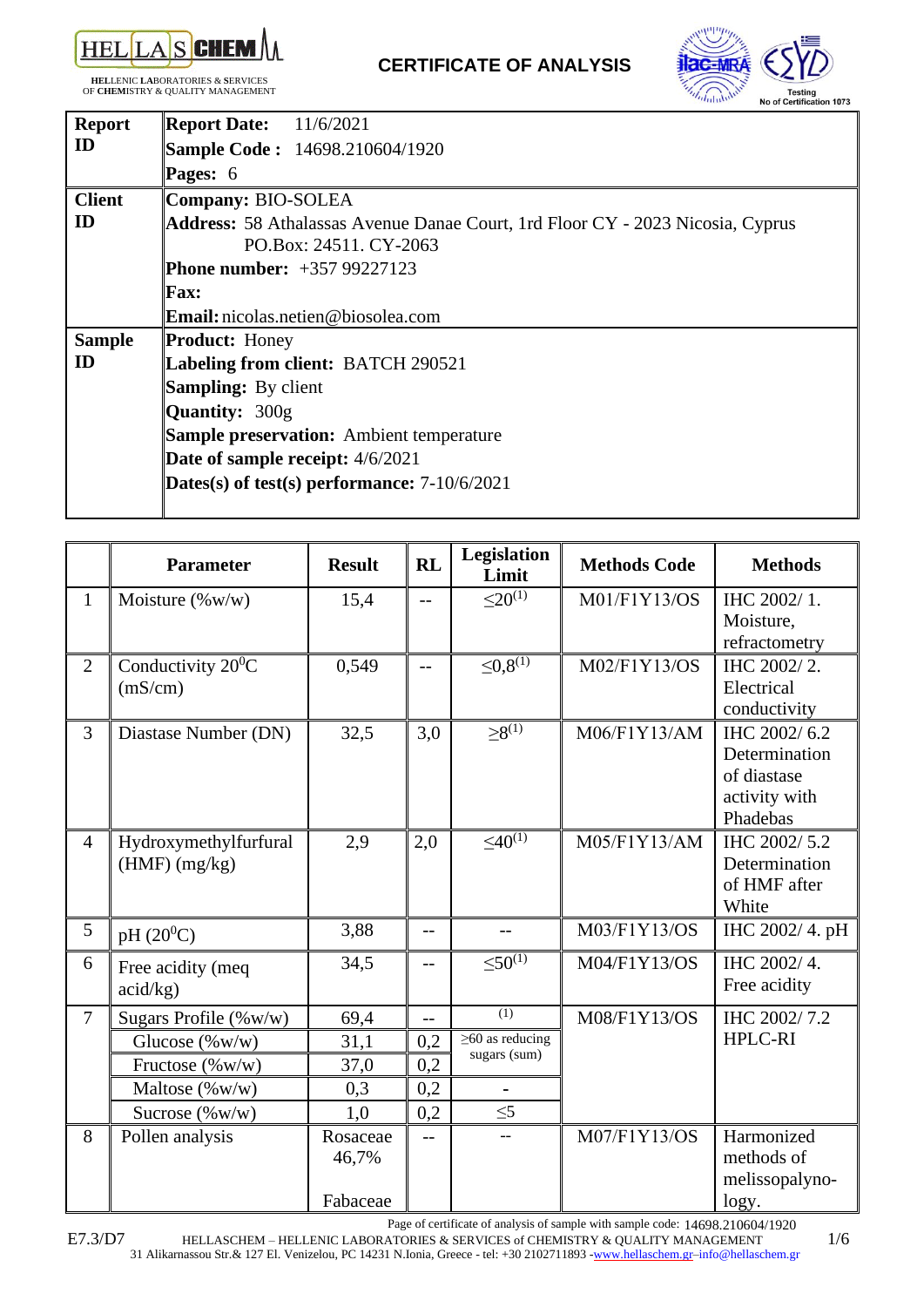

**HEL**LENIC **LA**BORATORIES & **S**ERVICES OF **CHEM**ISTRY & QUALITY MANAGEMENT  **CERTIFICATE OF ANALYSIS**



|    |                                       | 32,2%<br>see Table 1                         |          |                   |              | Apidologie,<br>$35:18-$<br>25 (2004) |
|----|---------------------------------------|----------------------------------------------|----------|-------------------|--------------|--------------------------------------|
| Q  | Pesticides Residue<br>(mg/kg)         | Not detected<br>$\langle R L$<br>see Table 2 | 0.01     |                   | M21/GF/OS    | GC/ECD/FPD/<br><b>NPD</b>            |
| 10 | <b>Antibiotics Residue</b><br>(mg/kg) | Not detected<br>$\langle R L$<br>see Table 3 | $4 - 25$ | nd <sup>(2)</sup> | M26/F1Y13/OS | <b>HPLC/MS-MS</b>                    |

RL: Reporting Limit (Limit of Quantification of method). Methods that are accredited (ISO17025:2005) are described with "/AM" at the end of the method's code. Methods out of the scope of accreditation are described with "/OS" at the end of the method's code. Tests performed by subcontractors are identified by the symbol \*. The accreditation number of the subcontractor is referred at the end of this report. All tests are performed in HELLASCHEM facilities, unless differently mentioned in the certificate of analysis.

Notes:

(1) Greek Code of Food & Drinks, articles 67 & 67a

(2) Regulation 37/2010/EC and its amendments

(3)Regulation 1881/2006/EC and its amendments

### (4)HARMONISED METHODS OF THE INTERNATIONAL HONEY COMMISSION, 2002

### Table 1: Pollen qualitative and quantitative analysis

| No of grains (per $10g$ of honey)          | 24600          |
|--------------------------------------------|----------------|
| Dominant grain (%) of nectariferous grains | Rosaceae 46,7% |
| Dominant grain (%) of total grains         | Rosaceae 46,0  |

| Nectariferous pollen  | %    |
|-----------------------|------|
| species               |      |
| Lamiaceae             | 0,4  |
| Acanthaceae           | 4,4  |
| Apsacaceae            | 0,9  |
| Asteraceae            | 1,3  |
| <b>Brassicaceae</b>   | 4,0  |
| Ericaceae             | 3,1  |
| Fabaceae -leguminosae | 32,2 |
| Liliaceae             | 2,2  |
| Myrtaceae             | 4,8  |
| Rosaceae              | 46,7 |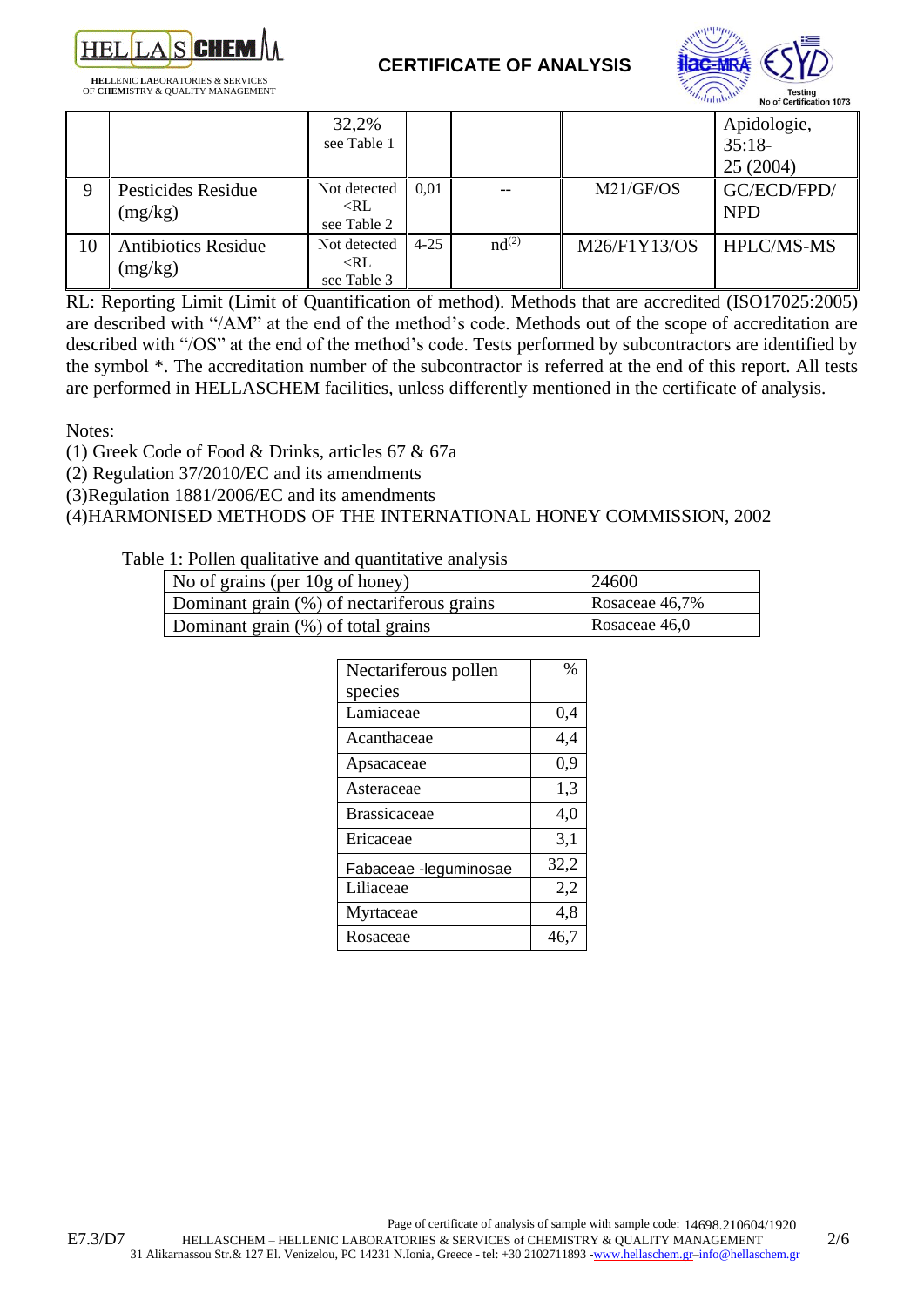

# **CERTIFICATE OF ANALYSIS**



### **Table 2: Pesticides Residue - Results**

|                | Substance           | <b>RL</b>        |    | Substance              | <b>RL</b>               |
|----------------|---------------------|------------------|----|------------------------|-------------------------|
| 1              | Acephate            | $<$ 0,010ppm     | 45 | Cyhalothrin $-\lambda$ | $<0,010$ ppm            |
| $\overline{2}$ | Acetochlor          | $\sim 0.010$ ppm | 46 | Cymiazol               | $\overline{<}0,010$ ppm |
| 3              | Acrinanthrin        | $<0,010$ ppm     | 47 | Cypermethrin           | $<0,010$ ppm            |
| $\overline{4}$ | Alachlor            | $<0,010$ ppm     | 48 | DDD - op               | $<0,010$ ppm            |
| 5              | Aldicarb sulfone    | $<0,010$ ppm     | 49 | $DDD - pp$             | $<0,010$ ppm            |
| 6              | Aldicarb sulfoxide  | $<0,010$ ppm     | 50 | $DDE$ - $op$           | $<0,010$ ppm            |
| $\overline{7}$ | Aldrin              | $<0.010$ ppm     | 51 | DDE - pp               | $<0,010$ ppm            |
| 8              | Ametryn             | $<0.010$ ppm     | 52 | DDT - 0,p              | $<0,010$ ppm            |
| 9              | Amitraz             | $<0,010$ ppm     | 53 | $DDT - p,p$            | $<0,010$ ppm            |
| 10             | Atrazine            | $<0,010$ ppm     | 54 | Deltamethrin           | $<0,010$ ppm            |
| 11             | Azinphos ethyl      | $<0,010$ ppm     | 55 | Demeton S methyl       | $<0,010$ ppm            |
| 12             | Azinphos methyl     | $<0,010$ ppm     | 56 | Desmedipham            | $<0,010$ ppm            |
| 13             | Benfularin          | $<0,010$ ppm     | 57 | Desmetryn              | $<0.010$ ppm            |
| 14             | Benfuracarb         | $<0.010$ ppm     | 58 | Diazinon               | $<0,010$ ppm            |
| 15             | Benomyl             | $<0,010$ ppm     | 59 | Dichlorvos             | $<$ 0,010ppm            |
| 16             | <b>Bifenox</b>      | $<0,010$ ppm     | 60 | Dicrotophos            | $<$ 0,010ppm            |
| 17             | Bifenthrin          | $<0.010$ ppm     | 61 | Dieldrin               | $<0,010$ ppm            |
| 18             | Bromophos ethyl     | $<0,010$ ppm     | 62 | Dimethoate             | $<0,010$ ppm            |
| 19             | Bromophos methyl    | $<0,010$ ppm     | 63 | Dimoxystrobin          | $<0,010$ ppm            |
| 20             | Bromopropylate      | $<0,010$ ppm     | 64 | Diniconazole           | $\overline{<}0,010$ ppm |
| 21             | Cadusaphos          | $<0.010$ ppm     | 65 | Dinitramine            | $<0,010$ ppm            |
| 22             | Captafol            | $<0,010$ ppm     | 66 | Dinocap                | $<$ 0,010ppm            |
| 23             | Captan              | $<0,010$ ppm     | 67 | Ditalimfos             | $<0,010$ ppm            |
| 24             | Carbaryl            | $<0,010$ ppm     | 68 | <b>Ditalimfos</b>      | $<0,010$ ppm            |
| 25             | Carbendazim         | $<$ 0,010ppm     | 69 | Endosulfan-a           | $<0,010$ ppm            |
| 26             | Carbofuran          | $<0,010$ ppm     | 70 | Endosulfan-b           | $<0,010$ ppm            |
| 27             | Chlordan - cis      | $<0.010$ ppm     | 71 | Endosulfan sulfate     | $< 0,010$ ppm           |
| 28             | Chlordan - trans    | $<0,010$ ppm     | 72 | Endrin                 | $<$ 0,010ppm            |
| 29             | Chlordinafop        | $<0,010$ ppm     | 73 | Esfenvalerate          | $<0,010$ ppm            |
| 30             | Chlorfenapyr        | $<0,010$ ppm     | 74 | Etaconazole            | $<0,010$ ppm            |
| 31             | Chlorfenvinphos     | $<0,010$ ppm     | 75 | Ethalfluralin          | $<0,010$ ppm            |
| 32             | Chlorobezilate      | $<0.010$ ppm     | 76 | Ethion                 | $<0,010$ ppm            |
| 33             | Chlorothalonil      | $<0,010$ ppm     | 77 | Ethionfencarb          | $<0,010$ ppm            |
| 34             | Chlorpyrifos        | $<0.010$ ppm     | 78 | Ethoprophos            | $<0,010$ ppm            |
| 35             | Chlorpyrifos methyl | $<0,010$ ppm     | 79 | Etoxazol               | $<0,010$ ppm            |
| 36             | Climbazol           | $<0.010$ ppm     | 80 | Fenbuconazole          | $<0,010$ ppm            |
| 37             | Clothianidine       | $<0,010$ ppm     | 77 | Ethionfencarb          | $<0,010$ ppm            |
| 38             | Coumaphos           | $<0,010$ ppm     | 78 | Ethoprophos            | $<0,010$ ppm            |
| 39             | Crimidine           | $<0,010$ ppm     | 79 | Etoxazol               | $<0,010$ ppm            |
| 40             | Cyanazine           | $<0,010$ ppm     | 80 | Fenbuconazole          | $<0,010$ ppm            |
| 41             | Crimidine           | $<0,010$ ppm     | 81 | Fenhexamid             | $<0,010$ ppm            |
| 42             | Cyanazine           | $<0,010$ ppm     | 82 | Fenamiphos             | $<0,010$ ppm            |
| 43             | Cymoxanil           | $<0,010$ ppm     | 83 | Fenamiphos sulfone     | $<$ 0,010ppm            |
| 44             | Cyfluthrin          | $<$ 0,010ppm     | 84 | Fenarimol              | $<$ 0,010ppm            |

Page of certificate of analysis of sample with sample code: 14698.210604/1920

E7.3/D7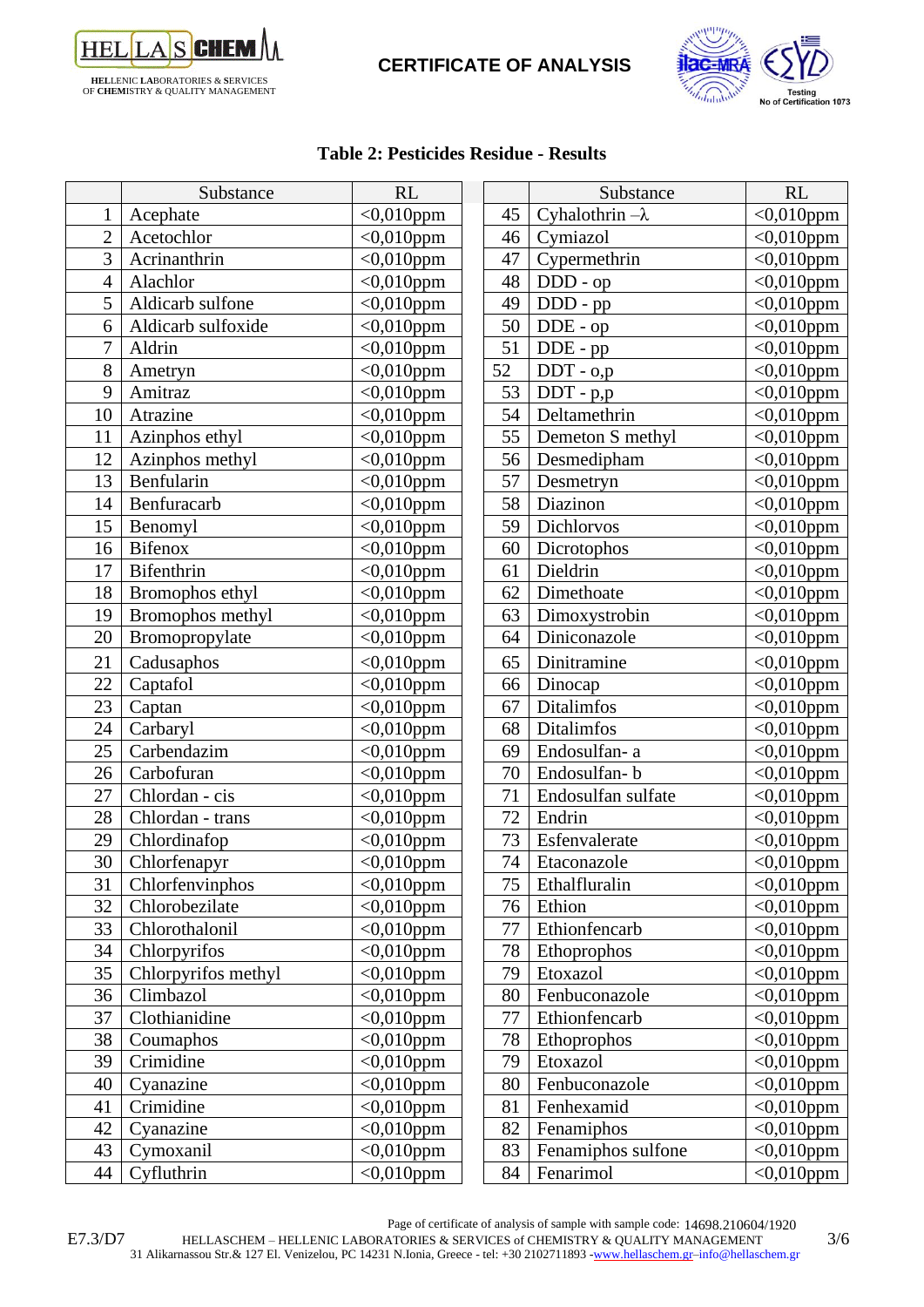

**HEL**LENIC **LA**BORATORIES & **S**ERVICES OF **CHEM**ISTRY & QUALITY MANAGEMENT

# **CERTIFICATE OF ANALYSIS**



|     | Substance                | RL           |     | Substance          | <b>RL</b>               |
|-----|--------------------------|--------------|-----|--------------------|-------------------------|
| 85  | Fenitrothion             | $<0,010$ ppm | 133 | Omethoate          | $<$ 0,010ppm            |
| 86  | Fenphos sulfoxide        | $<0,010$ ppm | 134 | Oxyfluorfen        | $<0.010$ ppm            |
| 87  | Fensulfothion            | $<$ 0,010ppm | 135 | Paclobutrazole     | $<$ 0,010ppm            |
| 88  | Fenthion                 | $<0,010$ ppm | 136 | Parathion          | $<$ 0,010ppm            |
| 89  | Fenthion sulfone         | $<0,010$ ppm | 137 | Parathion methyl   | $<$ 0,010ppm            |
| 90  | Fenthion sulfoxide       | $<0,010$ ppm | 138 | Penconazole        | $<$ 0,010ppm            |
| 91  | Fenvalerate              | $<0,010$ ppm | 139 | Pendimethalin      | $<0.010$ ppm            |
| 92  | Fluazinam                | $<0,010$ ppm | 140 | Permethrin         | $<$ 0,010ppm            |
| 93  | Flucythrinate            | $<0,010$ ppm | 141 | Phenmedipham       | $<0,010$ ppm            |
| 94  | Fludioxonil              | $<0,010$ ppm | 142 | Phorate            | $<0,010$ ppm            |
| 95  | Flumethrin               | $<0,010$ ppm | 143 | Phosmet            | $<$ 0,010ppm            |
| 96  | Fluopicolide             | $<0,010$ ppm | 144 | Phosphamidon       | $<0.010$ ppm            |
| 97  | Fonofos                  | $<0.010$ ppm | 145 | Picolinafen        | $<$ 0,010ppm            |
| 98  | Formothion               | $<0,010$ ppm | 146 | Picoxystrobin      | $<$ 0,010ppm            |
| 99  | Haloxyfop                | $<0,010$ ppm | 147 | Piperonyl butoxide | $\sqrt{0.010}$ ppm      |
| 100 | $HCH - a$                | $<0,010$ ppm | 148 | Pirimicarb         | $<0,010$ ppm            |
| 101 | HCH-b                    | $<0,010$ ppm | 149 | Pirimiphos methyl  | $<0,010$ ppm            |
| 102 | $HCH - d$                | $<0,010$ ppm | 150 | Procymidone        | $<$ 0,010ppm            |
| 103 | HCH-e                    | $<0,010$ ppm | 151 | Profoxydim         | $<$ 0,010ppm            |
| 104 | Heptachlor               | $<$ 0,010ppm | 152 | Prometon           | $<0,010$ ppm            |
| 105 | Heptachlor cis epoxide   | $<0,010$ ppm | 153 | Prometryn          | $<$ 0,010ppm            |
| 106 | Heptachlor trans epoxide | $<0,010$ ppm | 154 | Propaquizafop      | $<0,010$ ppm            |
| 107 | Hexachlorobenzene        | $<0,010$ ppm | 155 | Propargyl          | $<$ 0,010ppm            |
| 108 | Hexaflumuron             | $<0,010$ ppm | 156 | Propazine          | $<$ 0,010ppm            |
| 109 | Iprodione                | $<0,010$ ppm | 157 | Propham            | $<0,010$ ppm            |
| 110 | Isodrin                  | $<0,010$ ppm | 158 | Propiconazol       | $<$ 0,010ppm            |
| 111 | Isoproturon              | $<$ 0,010ppm | 159 | Proquinazid        | $<$ 0,010ppm            |
| 112 | Isoxaflutole             | $<0,010$ ppm | 160 | Pyrethrins         | $\sqrt{0.010}$ ppm      |
| 113 | Kresoxim methyl          | $<0,010$ ppm | 161 | Pyridaben          | $<$ 0,010ppm            |
| 114 | Lenacil                  | $<0,010$ ppm | 162 | Pyrifenox          | $<0,010$ ppm            |
| 115 | Lindane (ghch)           | $<0,010$ ppm | 163 | Quinalphos         | $<$ 0,010ppm            |
| 116 | Malathion                | $<0,010$ ppm | 164 | Quinoxyfen         | $<0,010$ ppm            |
| 117 | Methidathion             | $<0,010$ ppm | 165 | Quintozene         | $<0,010$ ppm            |
| 118 | Mecarbam                 | $<0,010$ ppm | 166 | Sethoxydim         | $<0,010$ ppm            |
| 119 | Mecarbam                 | $<0,010$ ppm | 167 | Simazine           | $<0,010$ ppm            |
| 120 | Mepronil                 | $<0,010$ ppm | 168 | Spirodiclofen      | $\overline{<}0,010$ ppm |
| 121 | Meptyldinocap            | $<0,010$ ppm | 169 | Spirodiclofen      | $<0,010$ ppm            |
| 122 | Metamitron               | $<0.010$ ppm | 170 | Tau - fluvalinate  | $<0,010$ ppm            |
| 123 | Metazachlor              | $<0.010$ ppm | 171 | Tebuconazole       | $<0,010$ ppm            |
| 124 | Methacrifos              | $<0,010$ ppm | 172 | Tetradifon         | $<0,010$ ppm            |
| 125 | Methamidophos            | $<0,010$ ppm | 173 | Triadimefon        | $<$ 0,010ppm            |
| 126 | Methoxychlor             | $<0,010$ ppm | 174 | Triazophos         | $<0,010$ ppm            |
| 127 | Metribuzin               | $<0,010$ ppm | 175 | Triflumizole       | $<0.010$ ppm            |
| 128 | Mirex                    | $<0,010$ ppm | 176 | Trifluralin        | $<0,010$ ppm            |
| 129 | Monocritophos            | $<0,010$ ppm | 177 | Triticonazol       | $<$ 0,010ppm            |
| 130 | Nitrofen                 | $<0,010$ ppm | 178 | Vamidothion        | $<$ 0,010ppm            |
| 131 | Nuarimol                 | $<0,010$ ppm | 179 | Vinchlozoline      | $<$ 0,010ppm            |
| 132 | Ofurace                  | $<0,010$ ppm | 180 | Zoxamide           | $<0,010$ ppm            |

|     | "alumnin           | <b>Testing</b><br>No of Certification 1073 |
|-----|--------------------|--------------------------------------------|
|     | Substance          | <b>RL</b>                                  |
| 133 | Omethoate          | $<$ 0,010ppm                               |
| 134 | Oxyfluorfen        | $<0,010$ ppm                               |
| 135 | Paclobutrazole     | $<$ 0,010ppm                               |
| 136 | Parathion          | $<0,010$ ppm                               |
| 137 | Parathion methyl   | $<$ 0,010ppm                               |
| 138 | Penconazole        | $<0,010$ ppm                               |
| 139 | Pendimethalin      | $<0,010$ ppm                               |
| 140 | Permethrin         | $<$ 0,010ppm                               |
| 141 | Phenmedipham       | $<$ 0,010ppm                               |
| 142 | Phorate            | $<$ 0,010ppm                               |
| 143 | Phosmet            | $<0,010$ ppm                               |
| 144 | Phosphamidon       | $<$ 0,010ppm                               |
| 145 | Picolinafen        | $<$ 0,010ppm                               |
| 146 | Picoxystrobin      | $<$ 0,010ppm                               |
| 147 | Piperonyl butoxide | $<$ 0,010ppm                               |
| 148 | Pirimicarb         | $<$ 0,010ppm                               |
| 149 | Pirimiphos methyl  | $<$ 0,010ppm                               |
| 150 | Procymidone        | $<$ 0,010ppm                               |
| 151 | Profoxydim         | $<0,010$ ppm                               |
| 152 | Prometon           | $<$ 0,010ppm                               |
| 153 | Prometryn          | $<$ 0,010ppm                               |
| 154 | Propaquizafop      | $<$ 0,010ppm                               |
| 155 | Propargyl          | $<0,010$ ppm                               |
| 156 | Propazine          | $<$ 0,010ppm                               |
| 157 | Propham            | $<$ 0,010ppm                               |
| 158 | Propiconazol       | $<$ 0,010ppm                               |
| 159 | Proquinazid        | $<$ 0,010ppm                               |
| 160 | Pyrethrins         | $<0,010$ ppm                               |
| 161 | Pyridaben          | $<$ 0,010ppm                               |
| 162 | Pyrifenox          | $<$ 0,010ppm                               |
| 163 | Quinalphos         | $<0,010$ ppm                               |
| 164 | Quinoxyfen         | $<0,010$ ppm                               |
| 165 | Ouintozene         | $<$ 0,010ppm                               |
| 166 | Sethoxydim         | $<0,010$ ppm                               |
| 167 | Simazine           | $<0,010$ ppm                               |
| 168 | Spirodiclofen      | $<0,010$ ppm                               |
| 169 | Spirodiclofen      | $<$ 0,010ppm                               |
| 170 | Tau - fluvalinate  | $<$ 0,010ppm                               |
| 171 | Tebuconazole       | $<$ 0,010ppm                               |
| 172 | Tetradifon         | $<0,010$ ppm                               |
| 173 | Triadimefon        | $<$ 0,010ppm                               |
| 174 | Triazophos         | $<0,010$ ppm                               |
| 175 | Triflumizole       | $<0,010$ ppm                               |
| 176 | Trifluralin        | $<$ 0,010ppm                               |
| 177 | Triticonazol       | $<0,010$ ppm                               |
| 178 | Vamidothion        | $<0,010$ ppm                               |
| 179 | Vinchlozoline      | $<0,010$ ppm                               |

Page of certificate of analysis of sample with sample code: 14698.210604/1920

HELLASCHEM – HELLENIC LABORATORIES & SERVICES of CHEMISTRY & QUALITY MANAGEMENT 4/6

31 Alikarnassou Str.& 127 El. Venizelou, PC 14231 N.Ionia, Greece - tel: +30 2102711893 [-www.hellaschem.gr](http://www.hellaschem.gr/)[–info@hellaschem.gr](mailto:info@hellaschem.gr)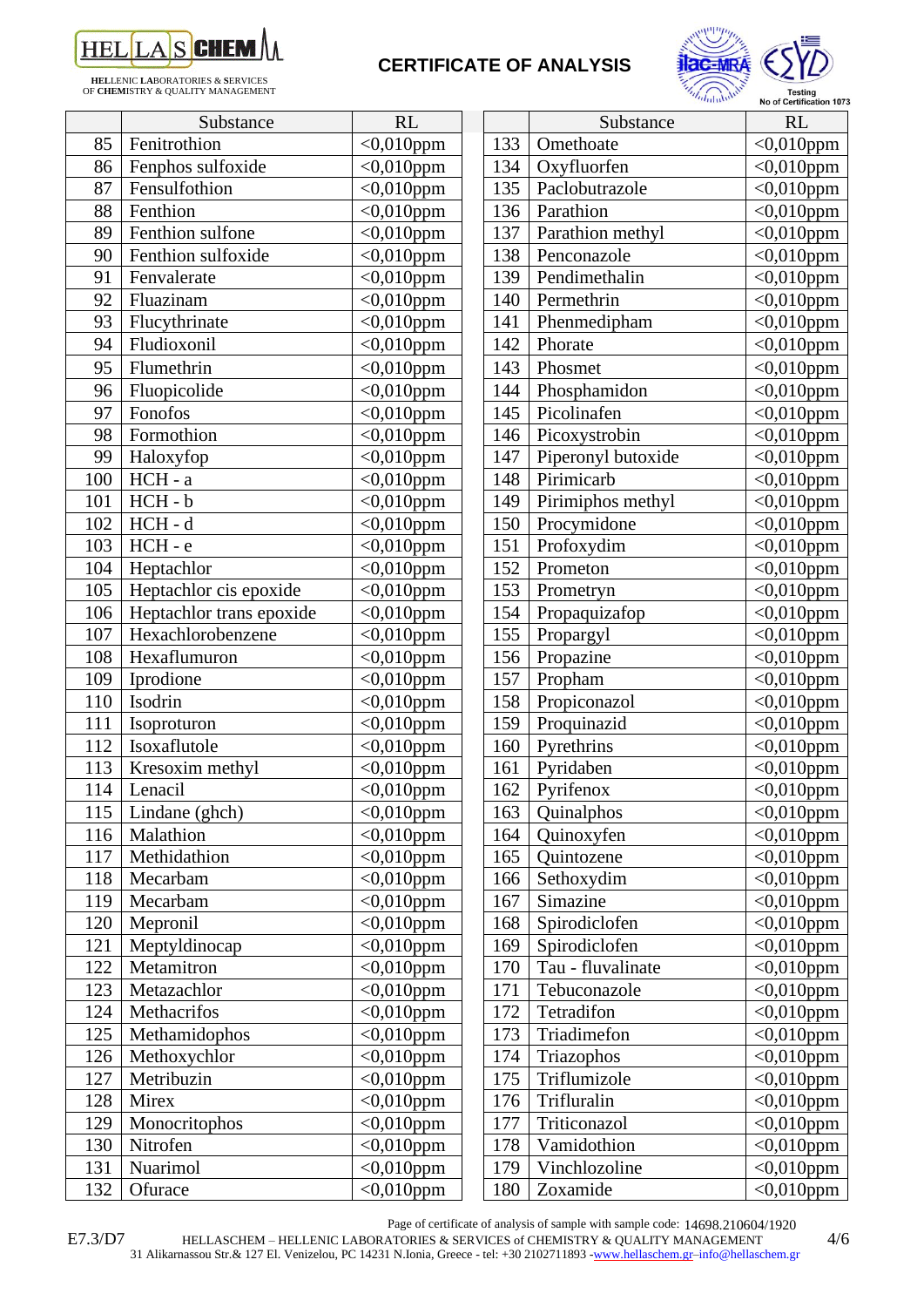

## **CERTIFICATE OF ANALYSIS**



### **Table 2: Antibiotics Residue**

|                | <b>Antibiotics</b>                 | <b>Result</b>   | <b>RL</b>                |
|----------------|------------------------------------|-----------------|--------------------------|
| $\mathbf{1}$   | Oxytetracycline dehydrate (µg/kg)  | $<$ 10          | 10                       |
| $\overline{2}$ | Tetracycline hydrochloride (µg/kg) | $<$ 10          | 10                       |
| $\overline{3}$ | Chlorotetracycline.HCl (μg/kg)     | $<$ 10          | 10                       |
| $\overline{4}$ | Doxycycline hydrochloride (µg/kg)  | $<$ 10          | 10                       |
| 5              | Sulfadiazine (µg/kg)               | $<$ 10          | 10                       |
| 6              | Sulfabenzamide (μg/kg)             | $<$ 10          | 10                       |
| $\overline{7}$ | Sulfacetamide (µg/kg)              | $<$ 10          | 10                       |
| 8              | Sulfachloropyridazine (μg/kg)      | $<$ 10          | 10                       |
| 9              | Sulfaclozine (µg/kg)               | <10             | 10                       |
| 10             | Sulfadimethoxine $(\mu g/kg)$      | <10             | 10                       |
| 11             | Sulfadoxine (µg/kg)                | <10             | 10                       |
| 12             | Sulfaguanidine (μg/kg)             | <10             | 10                       |
| 13             | Sulfamerazine $(\mu g/kg)$         | <10             | 10                       |
| 14             | Sulfameter (µg/kg)                 | $<$ 10          | 10                       |
| 15             | Sulfamethazine (μg/kg)             | <10             | 10                       |
| 16             | Sulfamethizole $(\mu g/kg)$        | <10             | 10                       |
| 17             | Sulfamethoxazole (µg/kg)           | $<$ 10          | 10                       |
| 18             | Sulfamethoxypyridazine (μg/kg)     | <10             | 10                       |
| 19             | Sulfamonomethoxine (µg/kg)         | <10             | 10                       |
| 20             | Sulfanitran (µg/kg)                | <10             | 10                       |
| 21             | Sulfapyridine (μg/kg)              | $<$ 10          | 10                       |
| 22             | Sulfaquinoxaline ( $\mu$ g/kg)     | <10             | 10                       |
| 23             | Sulfathiazole (µg/kg)              | $<$ 10          | 10                       |
| 24             | Sulfisoxazole (μg/kg)              | $<$ 10          | 10                       |
| 25             | Chloramphenicol (µg/kg)            | <10             | 10                       |
| 26             | Fumagillin (µg/kg)                 | $<$ 25          | 25                       |
| 27             | Flumequine (μg/kg)                 | $<$ 10          | 10                       |
| 28             | Trimethoprim (μg/kg)               | $<$ 10          | 10                       |
| 29             | Penicillin G $(\mu g/kg)$          | $\leq 4$        | $\overline{\mathcal{L}}$ |
| 30             | Penicillin V (µg/kg)               | $\leq$ 4        | $\overline{4}$           |
| 31             | Natamycin (µg/kg)                  | $\overline{25}$ | 25                       |